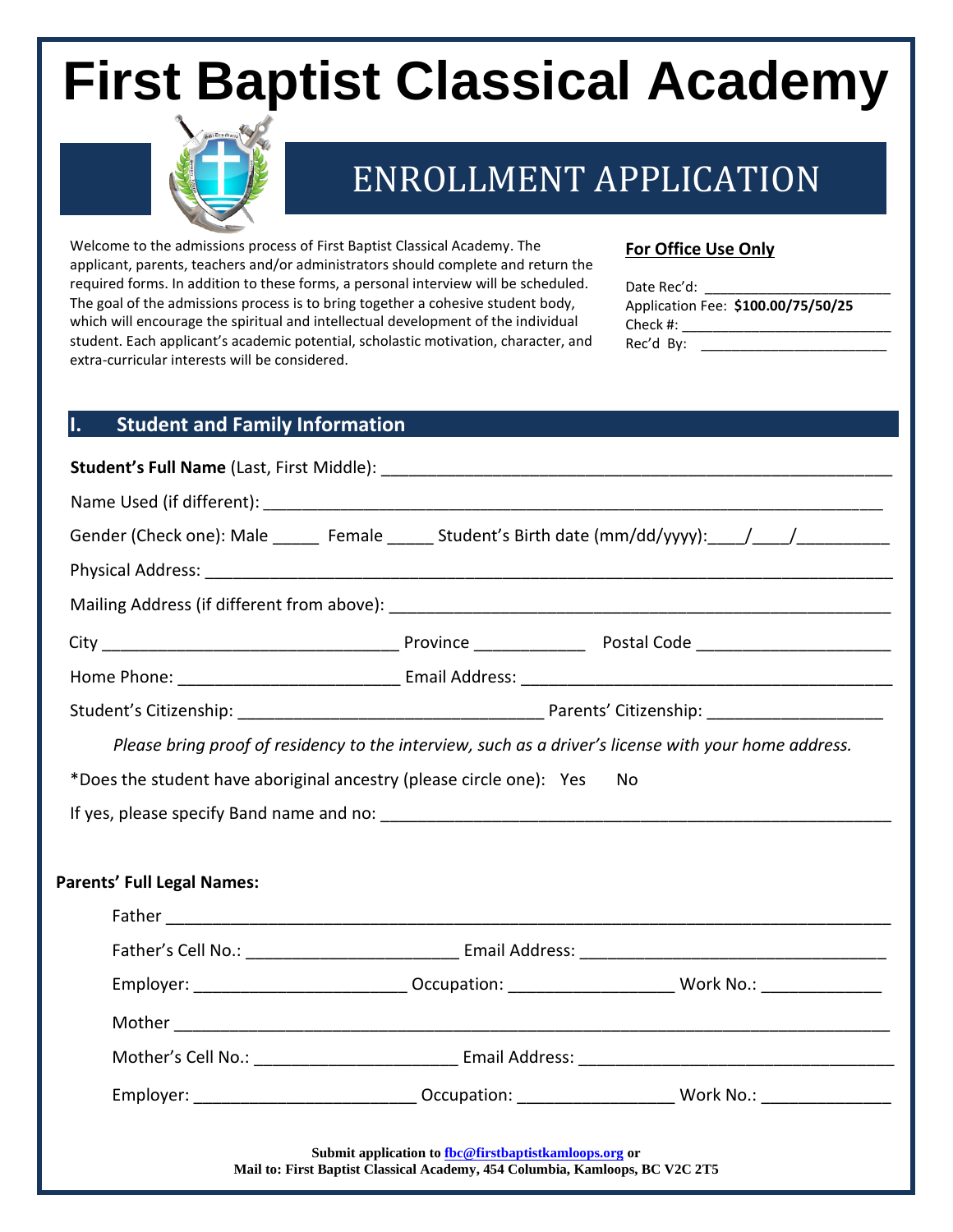| $P \, \alpha \, g \, e \, / 2 \, of \, 4$                                                                                                                                                                                      |        |            | <b>Application for Admission</b>                |  |
|--------------------------------------------------------------------------------------------------------------------------------------------------------------------------------------------------------------------------------|--------|------------|-------------------------------------------------|--|
|                                                                                                                                                                                                                                |        |            |                                                 |  |
|                                                                                                                                                                                                                                |        |            |                                                 |  |
| Applicant lives with (please circle):<br><b>Both Parents</b>                                                                                                                                                                   | Mother | Father     | Guardian                                        |  |
| Guardian's Name (if different than parents): ___________________________________                                                                                                                                               |        |            |                                                 |  |
| In case of emergency where parent/guardian is unavailable, whom should we contact?                                                                                                                                             |        |            |                                                 |  |
|                                                                                                                                                                                                                                |        |            |                                                 |  |
|                                                                                                                                                                                                                                |        |            |                                                 |  |
|                                                                                                                                                                                                                                |        |            |                                                 |  |
|                                                                                                                                                                                                                                |        |            |                                                 |  |
| <b>Legal Information</b><br>II.                                                                                                                                                                                                |        |            |                                                 |  |
| Is there a Legal Custody Alert in effect with regards to the custody of the student:                                                                                                                                           |        |            | <b>YES</b><br>NO.                               |  |
| NOTE: Copy of an up-to-date court order must be on file with the school.                                                                                                                                                       |        |            |                                                 |  |
| <b>Health Information</b><br>III.                                                                                                                                                                                              |        |            |                                                 |  |
|                                                                                                                                                                                                                                |        |            |                                                 |  |
| This information is required only for the purposes of conducting the entrance and academic placement exam. If<br>your student is accepted into First Baptist Classical Academy, we may require additional medical information. |        |            |                                                 |  |
|                                                                                                                                                                                                                                |        |            |                                                 |  |
| Please check whether or not your student has a Medical Alert: YES                                                                                                                                                              |        | NO         |                                                 |  |
|                                                                                                                                                                                                                                |        |            |                                                 |  |
|                                                                                                                                                                                                                                |        |            |                                                 |  |
| <b>Educational Information</b><br>IV.                                                                                                                                                                                          |        |            |                                                 |  |
|                                                                                                                                                                                                                                |        |            |                                                 |  |
|                                                                                                                                                                                                                                |        |            |                                                 |  |
|                                                                                                                                                                                                                                |        |            | Previous Year's Grade Level: __________________ |  |
| Does your child have a diagnosis of any special needs or disability:                                                                                                                                                           |        | <b>YES</b> | <b>NO</b>                                       |  |
|                                                                                                                                                                                                                                |        |            |                                                 |  |
|                                                                                                                                                                                                                                |        |            |                                                 |  |
| Has your child received Special Education Programming: YES                                                                                                                                                                     | NO     |            |                                                 |  |
| Has your child received Specialist Interventions (i.e. speech, hearing, behaviour support, etc.) YES                                                                                                                           |        |            | NO                                              |  |
|                                                                                                                                                                                                                                |        |            |                                                 |  |
|                                                                                                                                                                                                                                |        |            |                                                 |  |
| Submit application to fbc@firstbaptistkamloops.org or                                                                                                                                                                          |        |            |                                                 |  |

**Mail to: First Baptist Classical Academy, 454 Columbia, Kamloops, BC V2C 2T5**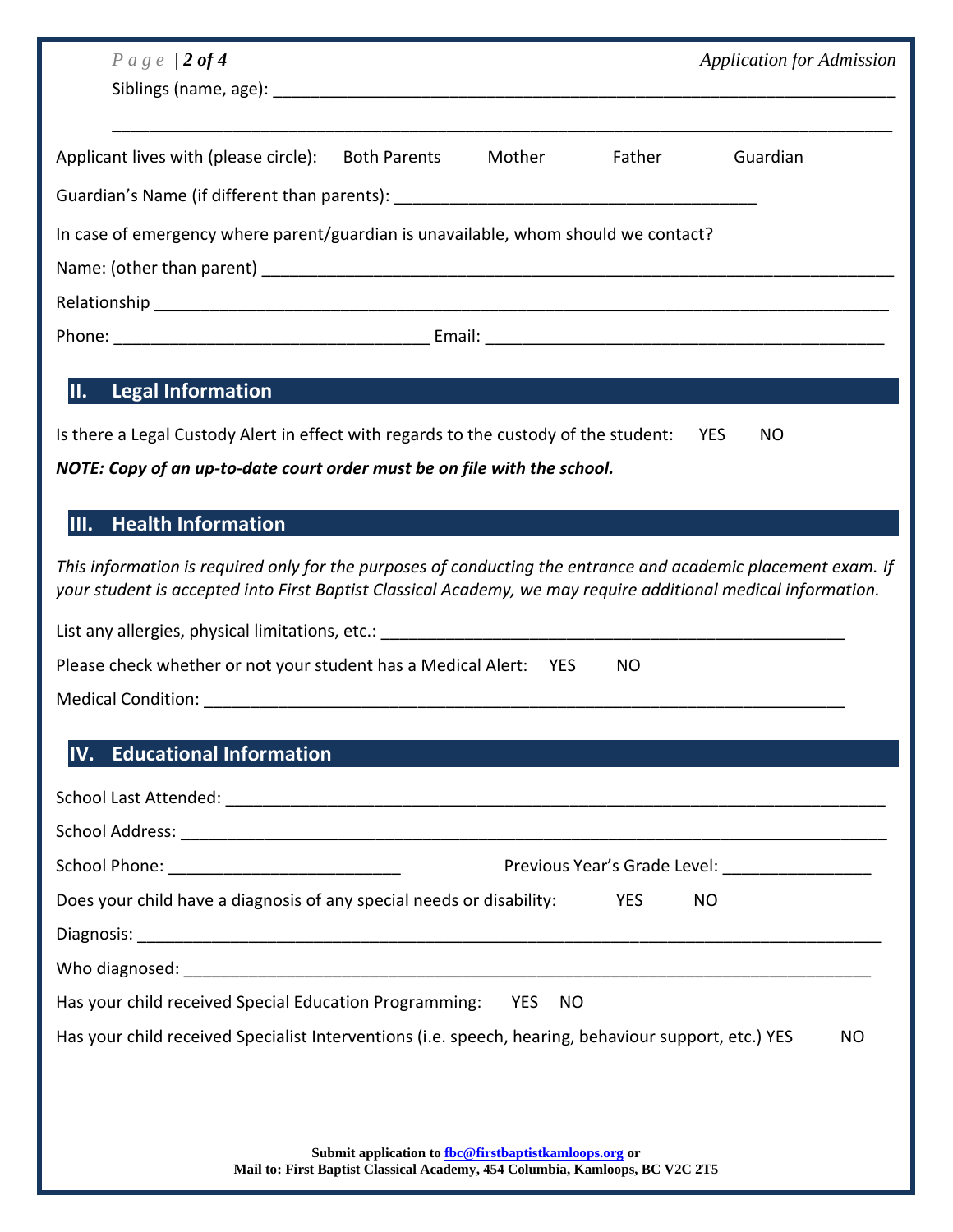| $P \, \alpha \, g \, e \, f \, 3 \, of \, 4$                   | <b>Application for Admission</b> |  |  |
|----------------------------------------------------------------|----------------------------------|--|--|
| <b>Faith Information</b><br>$\mathbf V$                        |                                  |  |  |
| Does your family attend church regularly? YES<br>NO.           |                                  |  |  |
| Which church?                                                  |                                  |  |  |
| Church Address:                                                |                                  |  |  |
| Is this a Fellowship of Evangelical Baptist Church? YES<br>NO. |                                  |  |  |

## **VI. Personal Consent**

#### **First Baptist Classical Academy Mission**

As the child(ren)'s parent/guardian, I/we declare the following:

- I/we understand and agree with the purpose of First Baptist Classical Academy and indicate that I/we enroll our child(ren) because of our earnest desire that they receive a Classical and Baptistic Christcentered education.
- I/we understand and support the school's mission statement.
- If my/our child(ren) are accepted by the school, I/we agree that they are subject to the policies of the school including the parent/student handbook, and they are also subject to the authority invested by the board in the Headmaster and classroom teacher.

If you are in agreement with the above statements, please initial here

#### **Baptist & Classical**

I/we understand and are supportive that First Baptist Classical Academy teaches from a Baptistic doctrinal stance, and we also understand and are supportive of the Trivium and Classical Education.

I/we are in agreement: YES NO

#### **Personal Information Policy**

In accordance with the Personal Information Privacy Act of 2004, First Baptist Classical Academy strives to protect the personal information that you provide us. We will collect and share selected personal information only as required to the Ministry of Education or Interior Health.

If you are in agreement with the above statement, please initial here

Photos/videos of students may also be used on our school website, Facebook account, and other promotional materials.

I/we are in agreement: YES NO Special Instructions? \_\_\_\_\_\_\_\_\_\_\_\_\_\_\_\_\_\_\_\_\_\_\_\_\_\_\_\_

**Submit application t[o fbc@firstbaptistkamloops.org](mailto:fbc@firstbaptistkamloops.org) or Mail to: First Baptist Classical Academy, 454 Columbia, Kamloops, BC V2C 2T5**